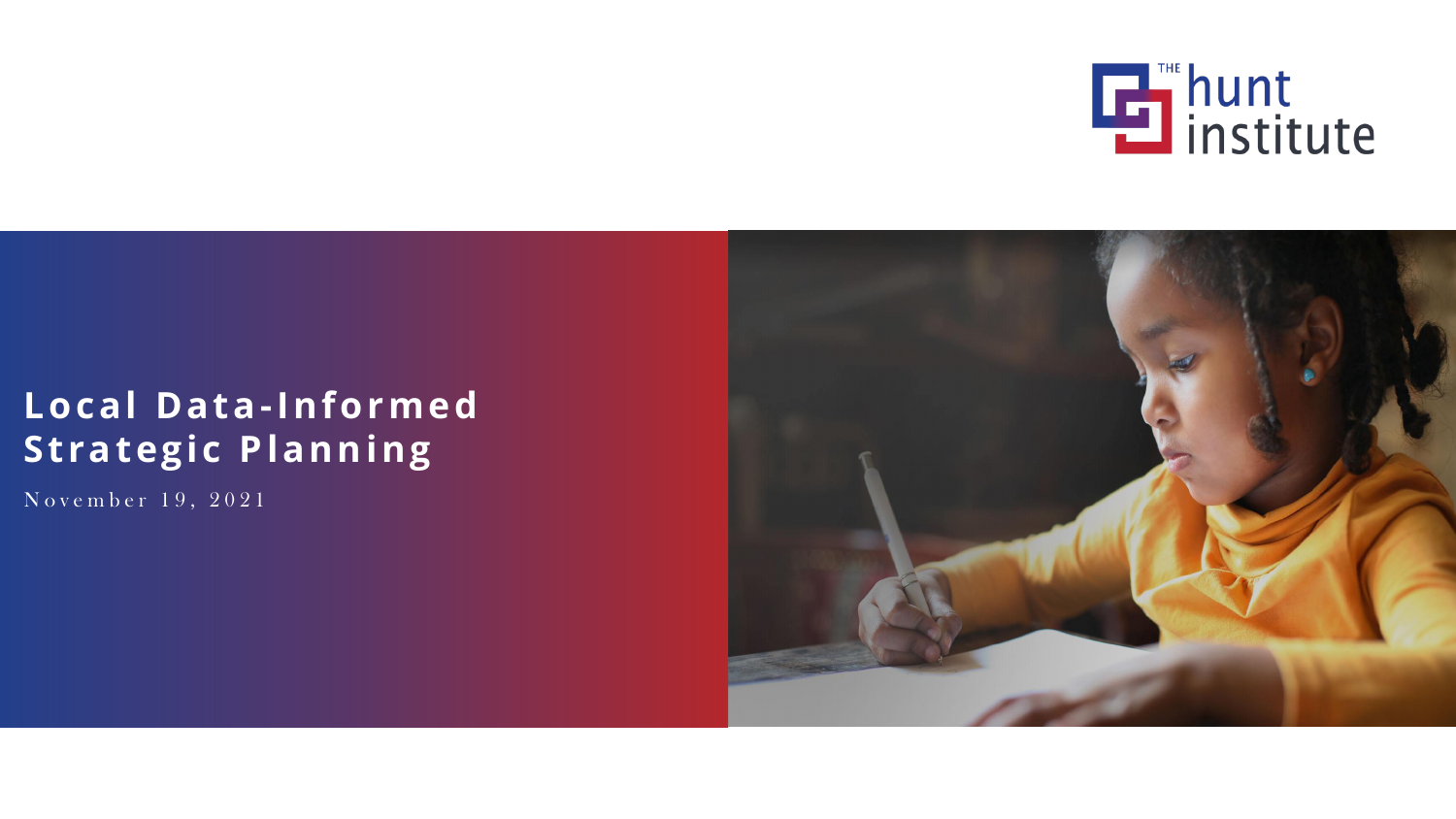## **About Us**

- The Hunt Institute brings together people and resources that help build and nurture visionary leadership and mobilize strategic action for greater educational outcomes and student success.
- Our mission is to provide unbiased research, technical expertise, and learning opportunities that equip and empower educators and policymakers to drive equitable reforms and become champions for education across the continuum.

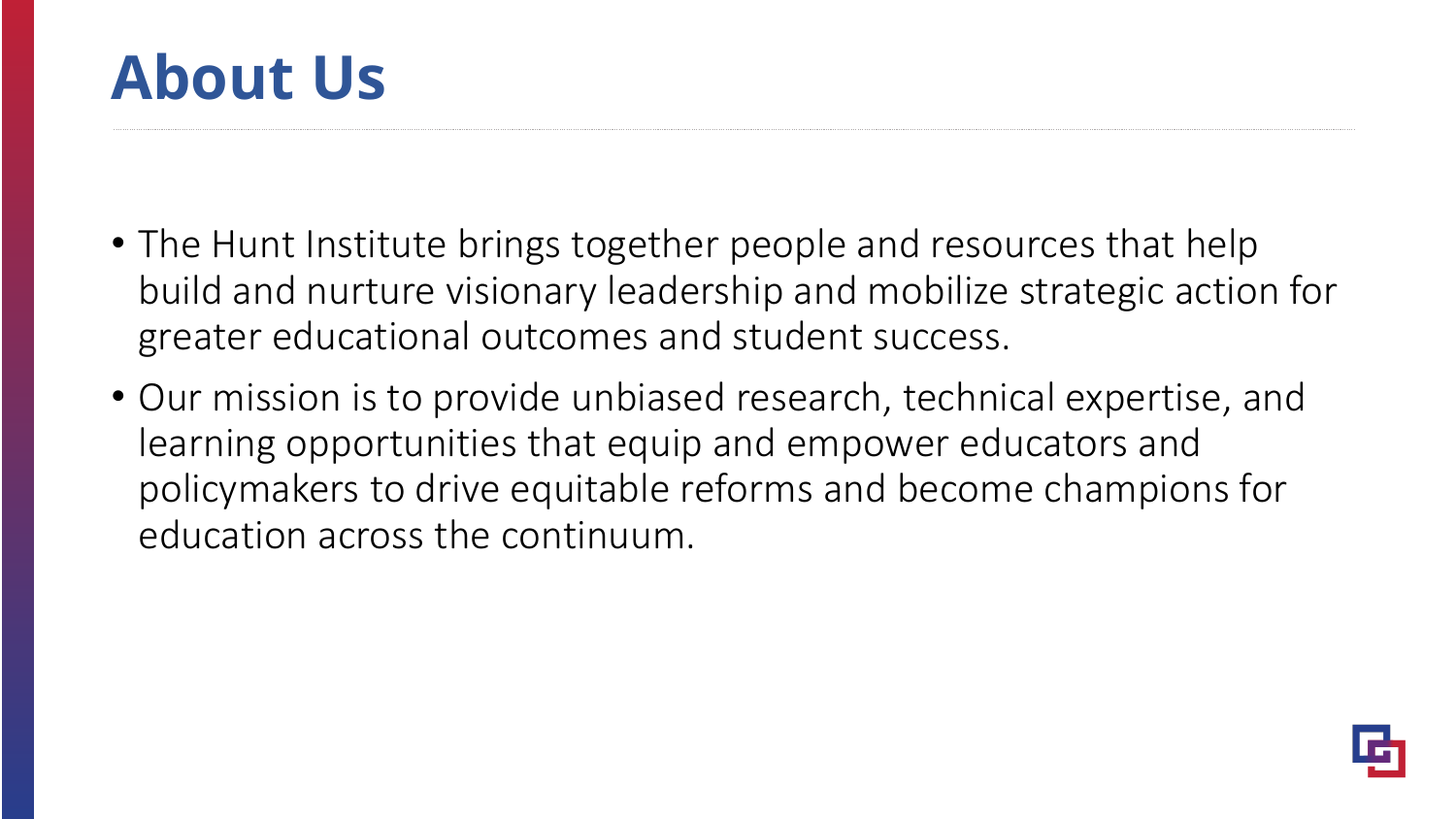## **What is the Preschool Development Grant?**

- Competitive federal grant designed to improve states' early childhood systems.
- Empowers state governments to better leverage federal, state, and local early care and education investments.
- To help coordinate early childhood programs and services that already exist in the state based on the identified needs of the state.

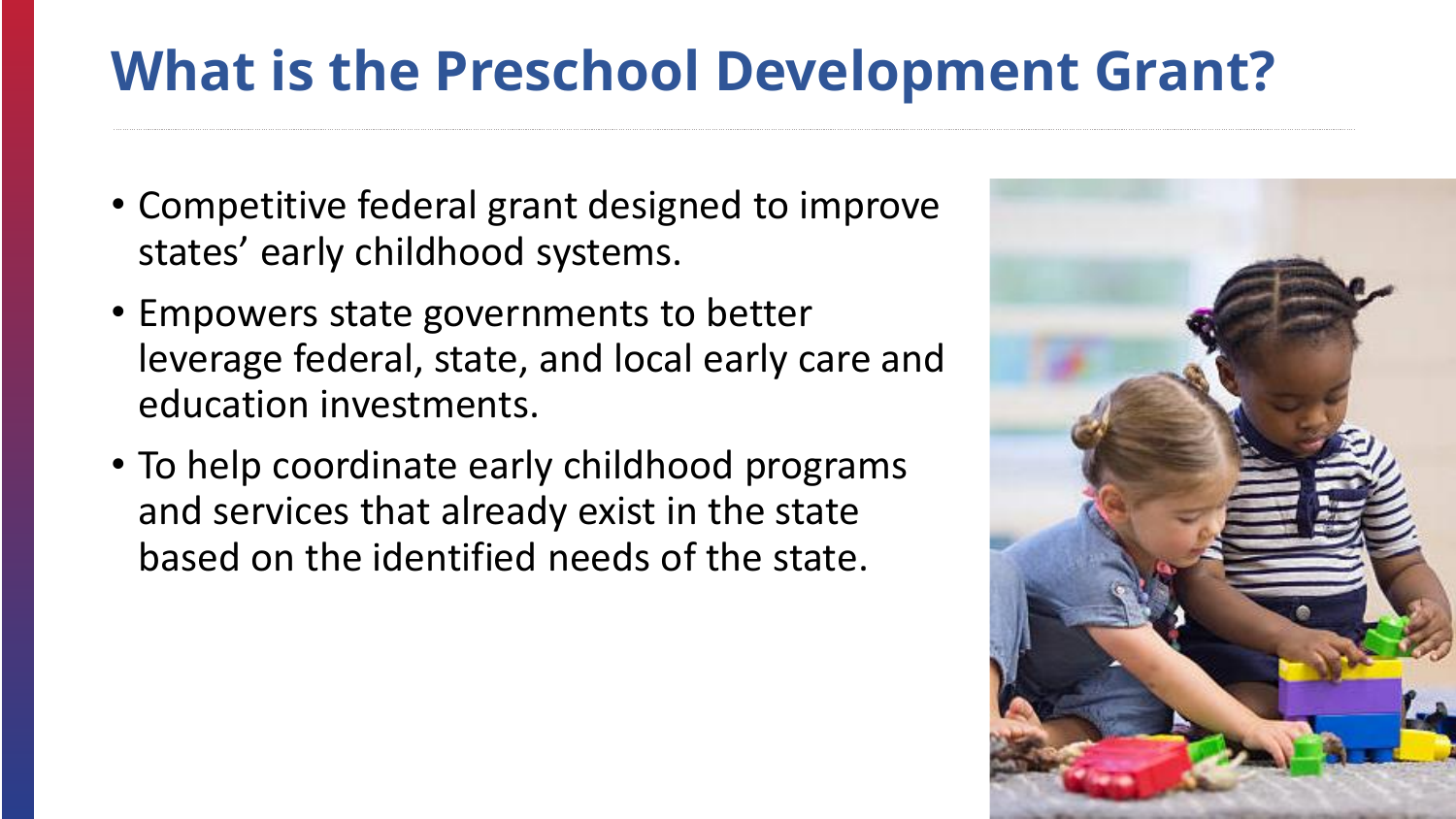## **Local Data-Informed Strategic Planning**

- To provide county-level human services leaders with the opportunity to learn how to use and interpret data to inform scalable and sustainable strategic plans.
- Builds on the NC Early Childhood Action plan, as well as other local planning efforts, to provide local leaders with support to align state and local improvement efforts.



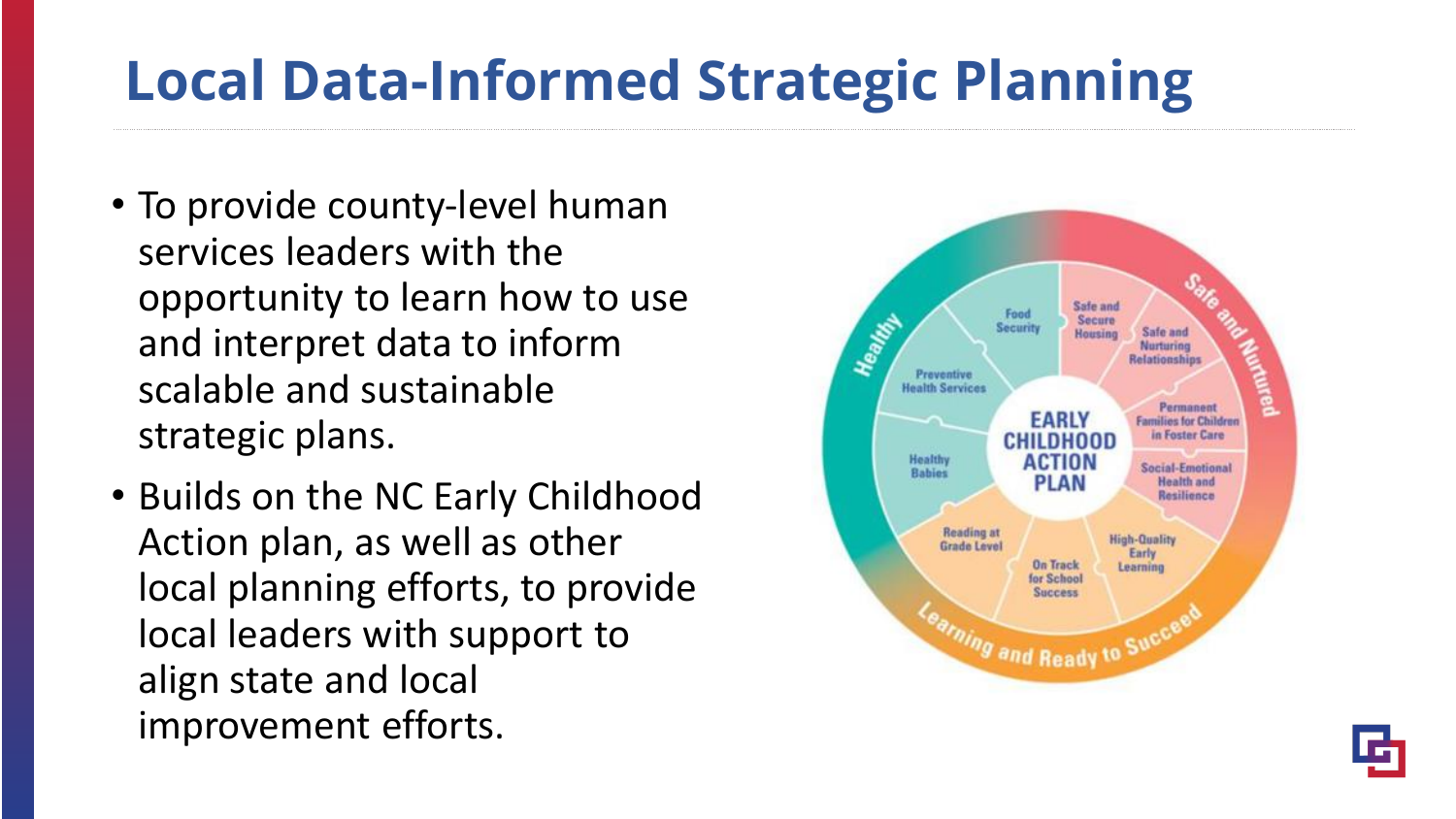# **Why This Activity?**



Recommendations from a 2019 PDG Report: Survey of Early Childhood Education Data Users

- **1. Data quality and management**. Build internal capacity in early childhood settings at the community level to collect, manage, and use data.
- **2. Data sharing**. Support the sharing of data between organizations by providing legal, procedural, and policy guidance.
- **3. Purposeful data use**. Provide technical assistance to early childhood organizations to access and leverage existing early childhood data from available public sources.

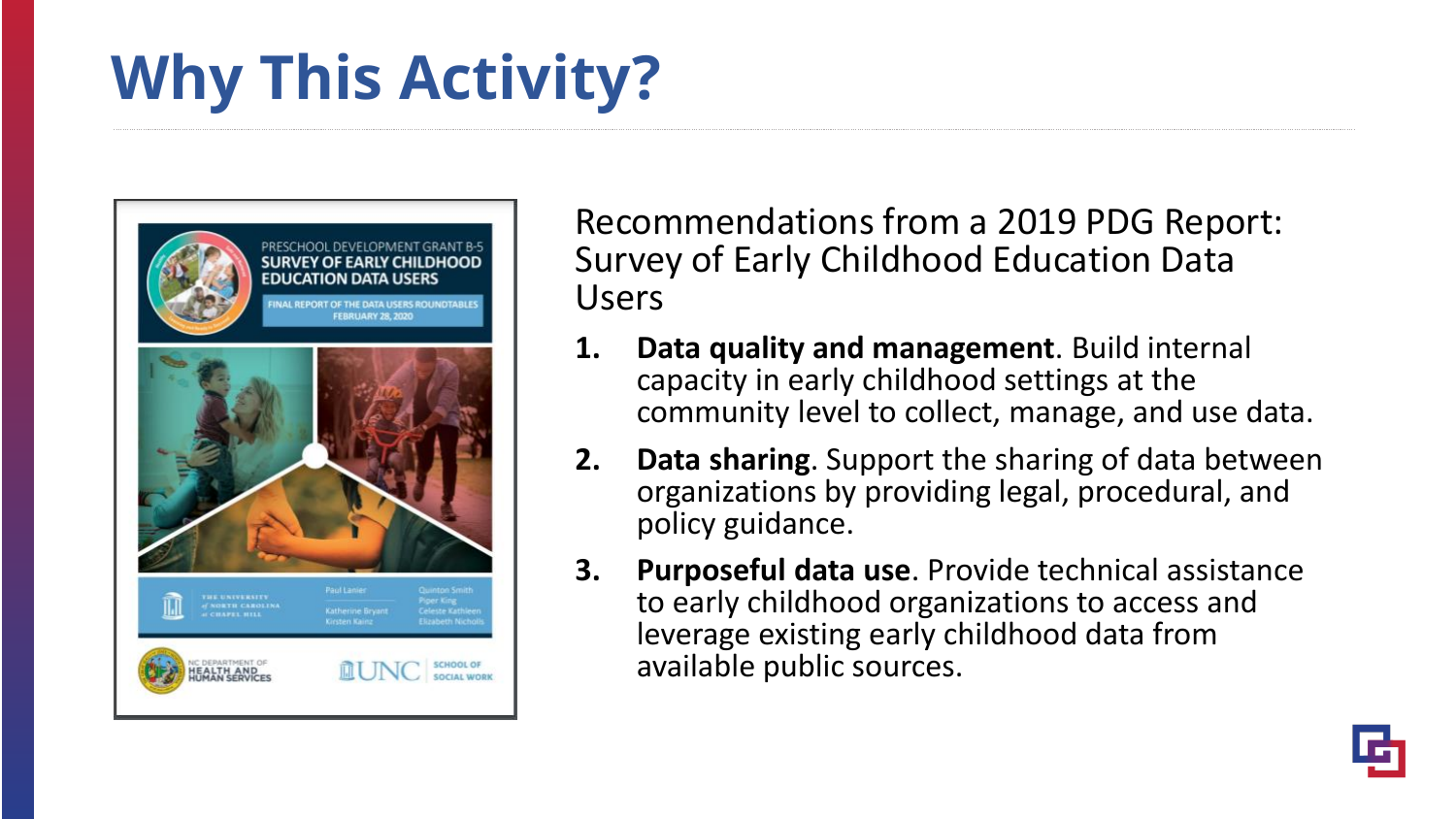To ultimately better coordinate early childhood services across systems.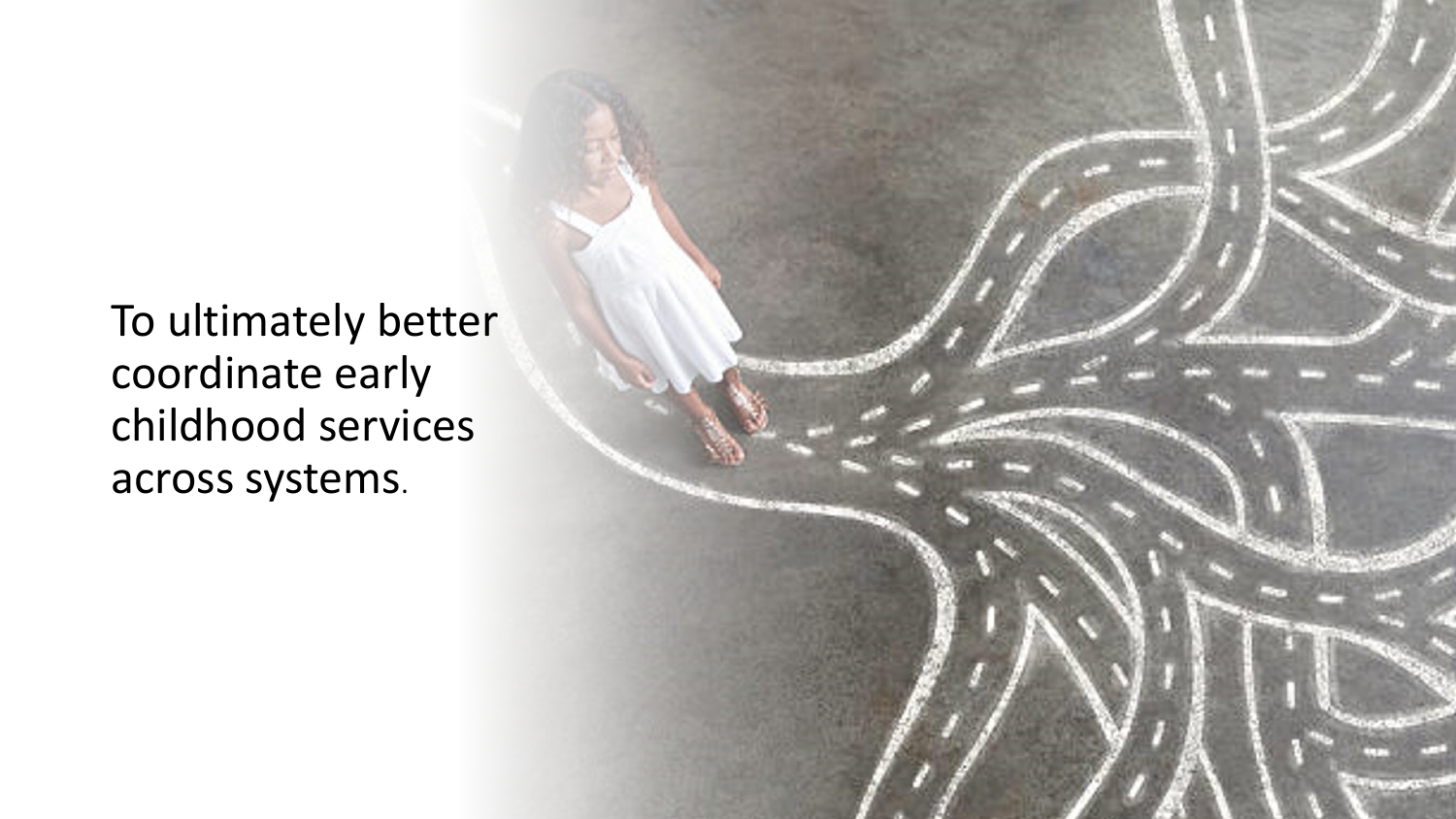# **Local Data-Informed Strategic Planning**

| Learn        | Learn how to leverage the power of data to develop or strengthen your<br>early childhood strategic plan.                               |  |  |  |  |  |
|--------------|----------------------------------------------------------------------------------------------------------------------------------------|--|--|--|--|--|
|              |                                                                                                                                        |  |  |  |  |  |
| <b>Build</b> | Build cross-sector relationships with other early childhood leaders in<br>your county.                                                 |  |  |  |  |  |
|              |                                                                                                                                        |  |  |  |  |  |
| Receive      | Receive ongoing technical assistance and coaching to develop or enhance<br>and evaluate your local data-informed local strategic plan. |  |  |  |  |  |

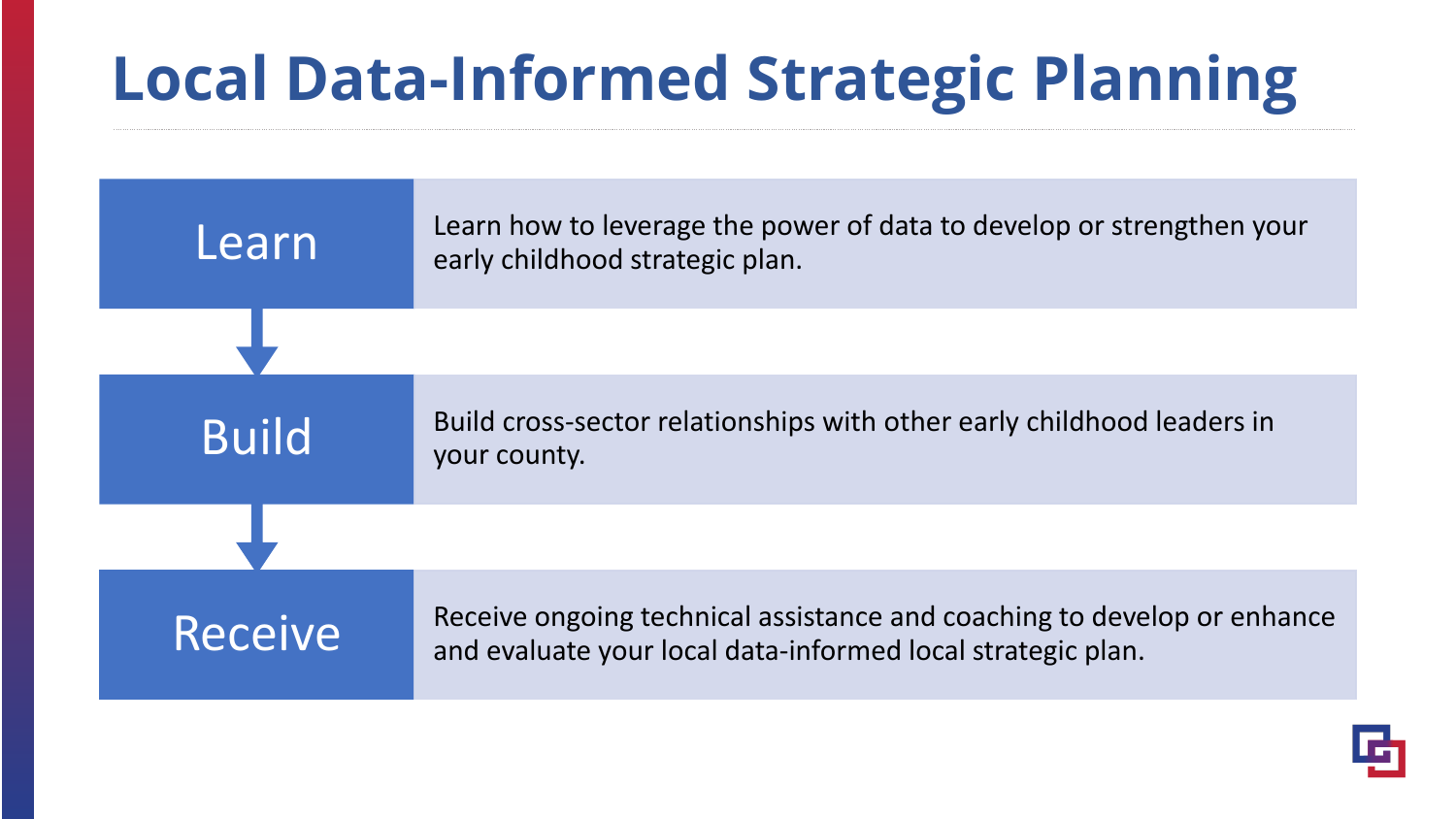## **What is the Plan?**

- 1. Application and Team Selection
- 2. Professional Development Sessions
- 3. Individualized Technical Assistance
- 4. Cohort Convenings

|                 | <b>December</b>                                | January                 | February | March                                   | April                      | May                                               | June                    | July                | <b>August</b>               | <b>September</b>           |  | October November                 | <b>December</b> |
|-----------------|------------------------------------------------|-------------------------|----------|-----------------------------------------|----------------------------|---------------------------------------------------|-------------------------|---------------------|-----------------------------|----------------------------|--|----------------------------------|-----------------|
| <b>Cohort 1</b> | <b>Applications</b><br>Due & Teams<br>Selected | Webinar<br>In-Person PD |          | Webinar                                 | Cohort<br><b>Convening</b> |                                                   |                         |                     | <b>Technical Assistance</b> |                            |  |                                  |                 |
| <b>Cohort 2</b> |                                                |                         |          | Applications<br>Due & Teams<br>Selected | Webinar<br>In-Person PD    |                                                   | Webinar                 | Cohort<br>Convening | <b>Technical Assistance</b> |                            |  | <b>FINAL</b><br><b>CONVENING</b> |                 |
| Cohort 3        |                                                |                         |          |                                         |                            | Applications<br>Due &<br><b>Teams</b><br>Selected | Webinar<br>In-Person PD |                     | Webinar                     | Cohort<br><b>Convening</b> |  | <b>Technical Assistance</b>      |                 |

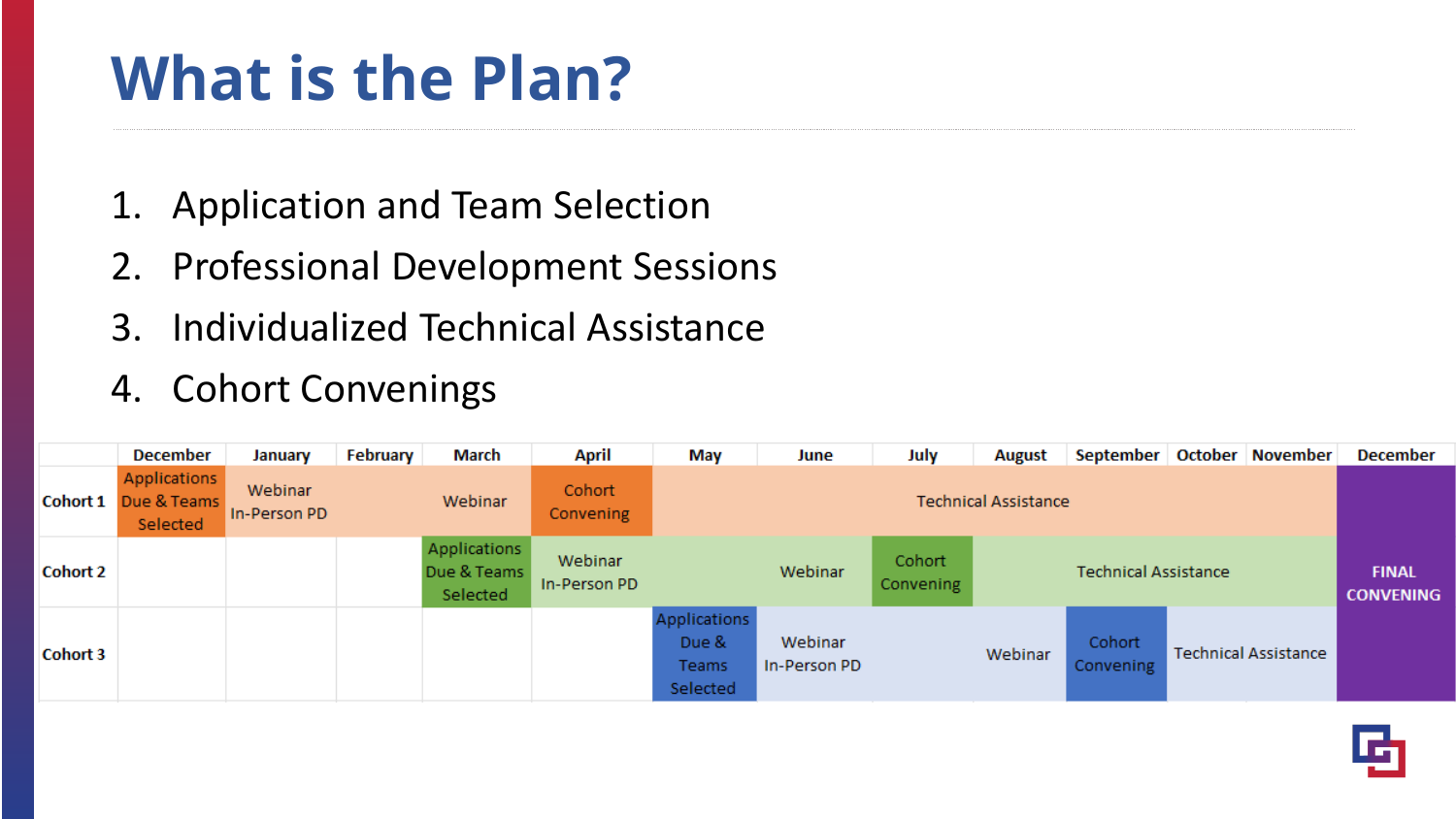## **What Are The Expectations?**

- **Build a Team**  build a team of 8 to 12 members leveraging existing community collaboratives.
- Apply submit one application for the team by December 10<sup>th</sup>.
- **Attend Professional Development Sessions** two virtual sessions and one regional in-person event will be held January through March.
- **Attend Cohort Convening**  the cohort will gather in April to learn more about data and share their strategic plan.
- **Receive Technical Assistance**  individualized technical assistance will be offered to teams throughout 2022.
- **Attend Final Convening –** a final convening to bring together all cohorts to share strategic plans and outcomes in December 2022.

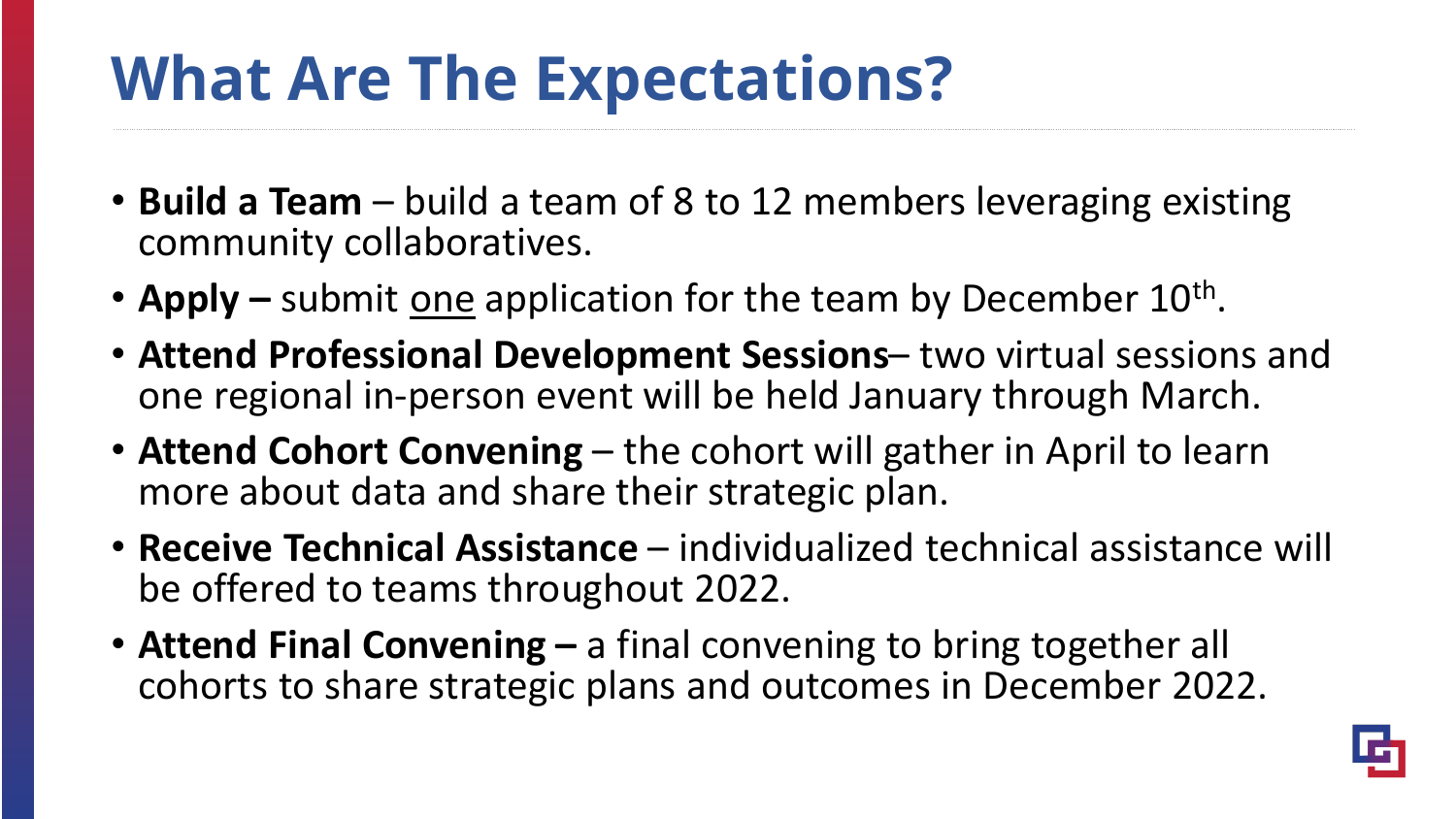## **Who Is a Team?**

| <b>Smart Start Local Partnerships</b>     | <b>Head Start and Early Head Start</b>            |  |  |  |  |
|-------------------------------------------|---------------------------------------------------|--|--|--|--|
| <b>Early Intervention</b>                 | <b>School Districts</b>                           |  |  |  |  |
| <b>Child Care Resource &amp; Referral</b> | <b>Child Care Providers</b>                       |  |  |  |  |
| <b>NC Pre-K</b>                           | <b>Social Services</b>                            |  |  |  |  |
| <b>Local Health Departments</b>           | <b>Maternal And Child Health</b>                  |  |  |  |  |
| <b>Home Visiting</b>                      | <b>Mental Health Agencies</b>                     |  |  |  |  |
| <b>Business and Faith Communities</b>     | <b>Community Services</b>                         |  |  |  |  |
| <b>Philanthropic Organizations</b>        | <b>Local Policymakers &amp; Elected Officials</b> |  |  |  |  |
| <b>Family Members and Caregivers</b>      | <b>Educator Preparation Programs</b>              |  |  |  |  |

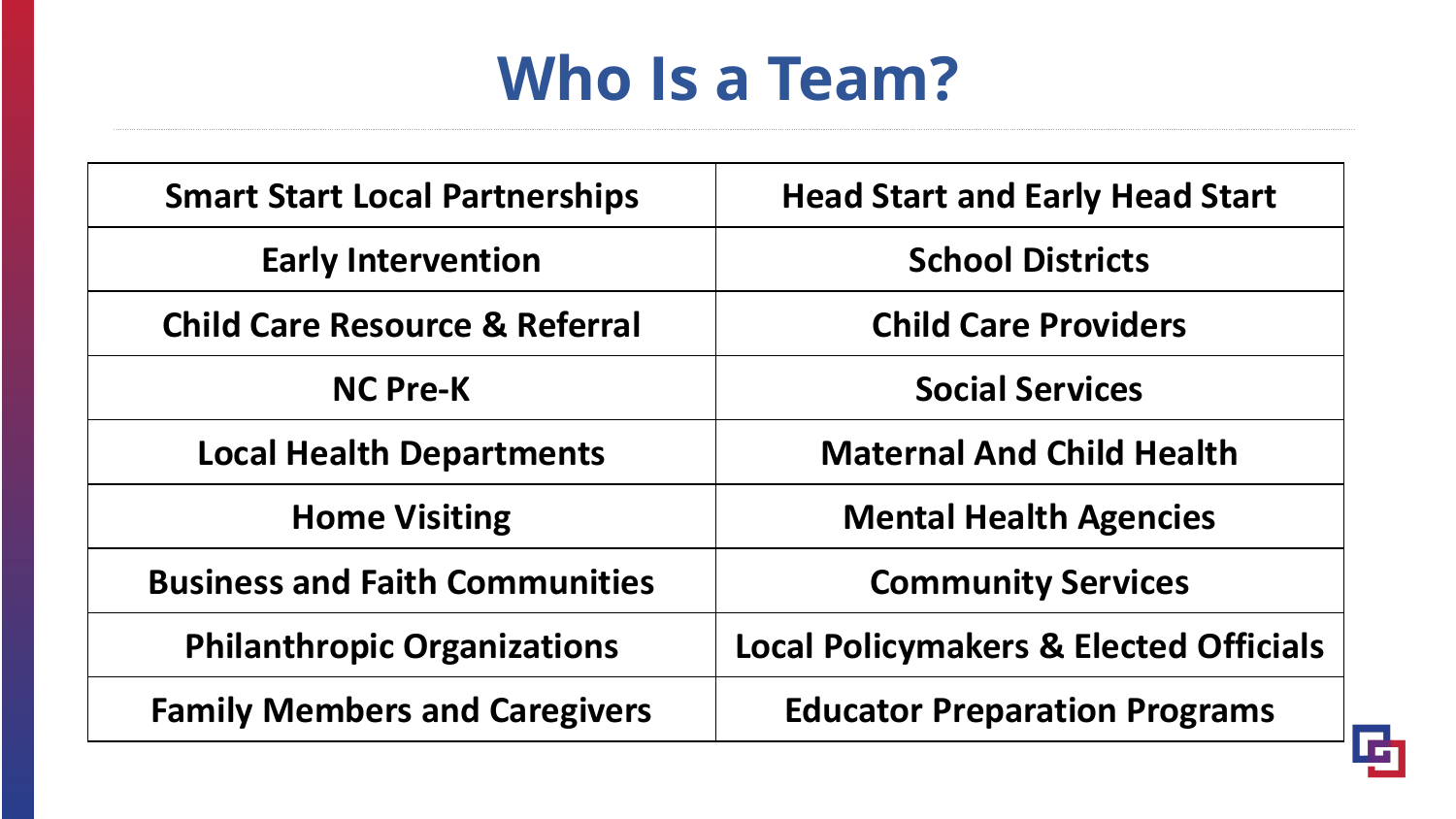# **Professional Development Sessions**

#### **Webinar (January)**

- Reliably request and access data from sources.
- Best practices in data privacy and safely sharing data.
- Evaluate the strengths and limitations of a given data source.

#### **In-Person Regional Convening (January)**

- Build relationships with key data stakeholders.
- Ask questions that lead to actionable change in the community.
- Begin developing a strategic plan.

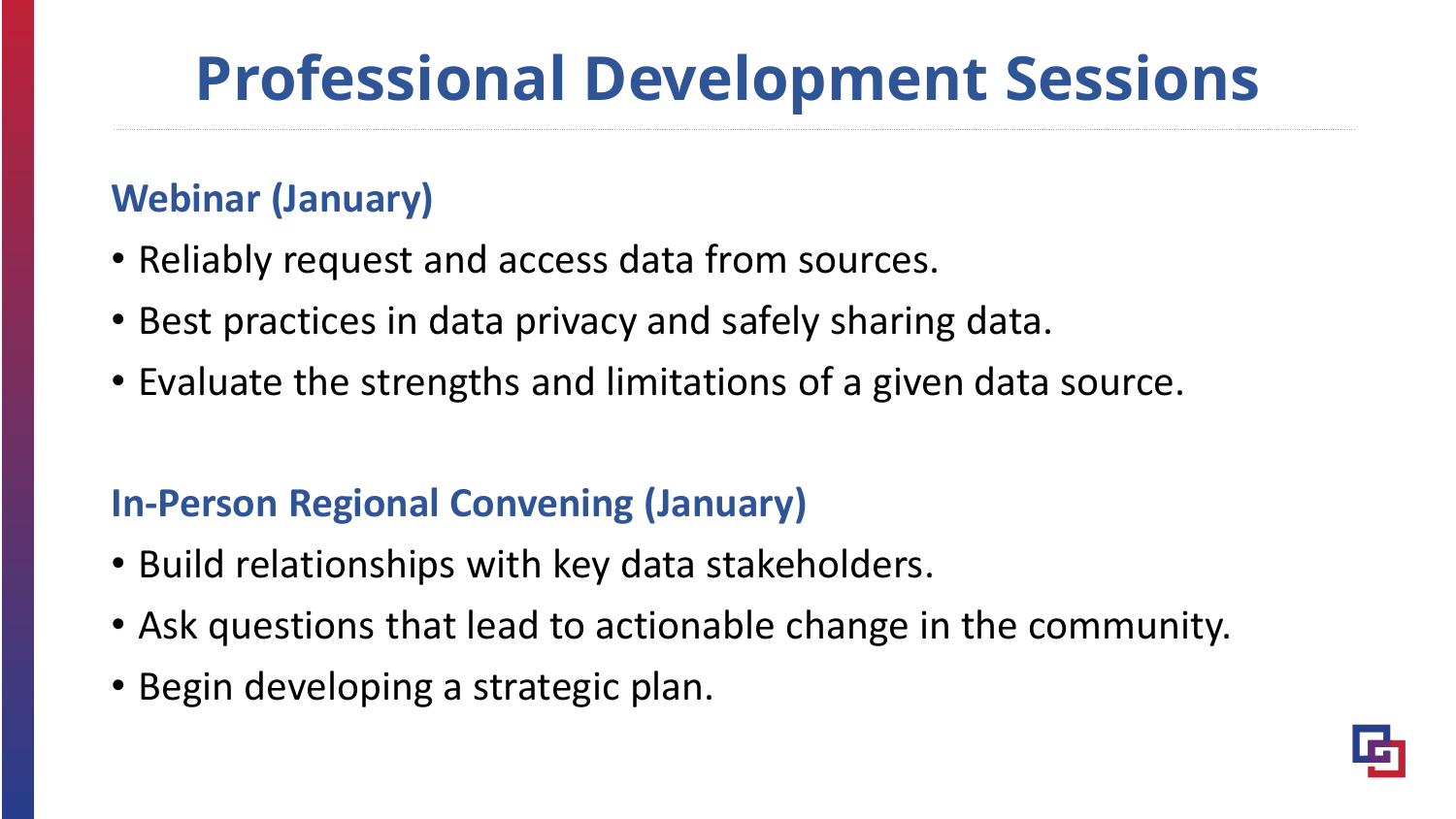# **Professional Development Sessions**

#### **Webinar (March)**

- Build a data story by blending quantitative and qualitative data.
- Communicate data to various audiences through visualization and writing.

#### **Cohort Convening (April)**

- Convene stakeholders using an equity approach to data.
- Utilize data-informed approaches into existing workflows and systems.

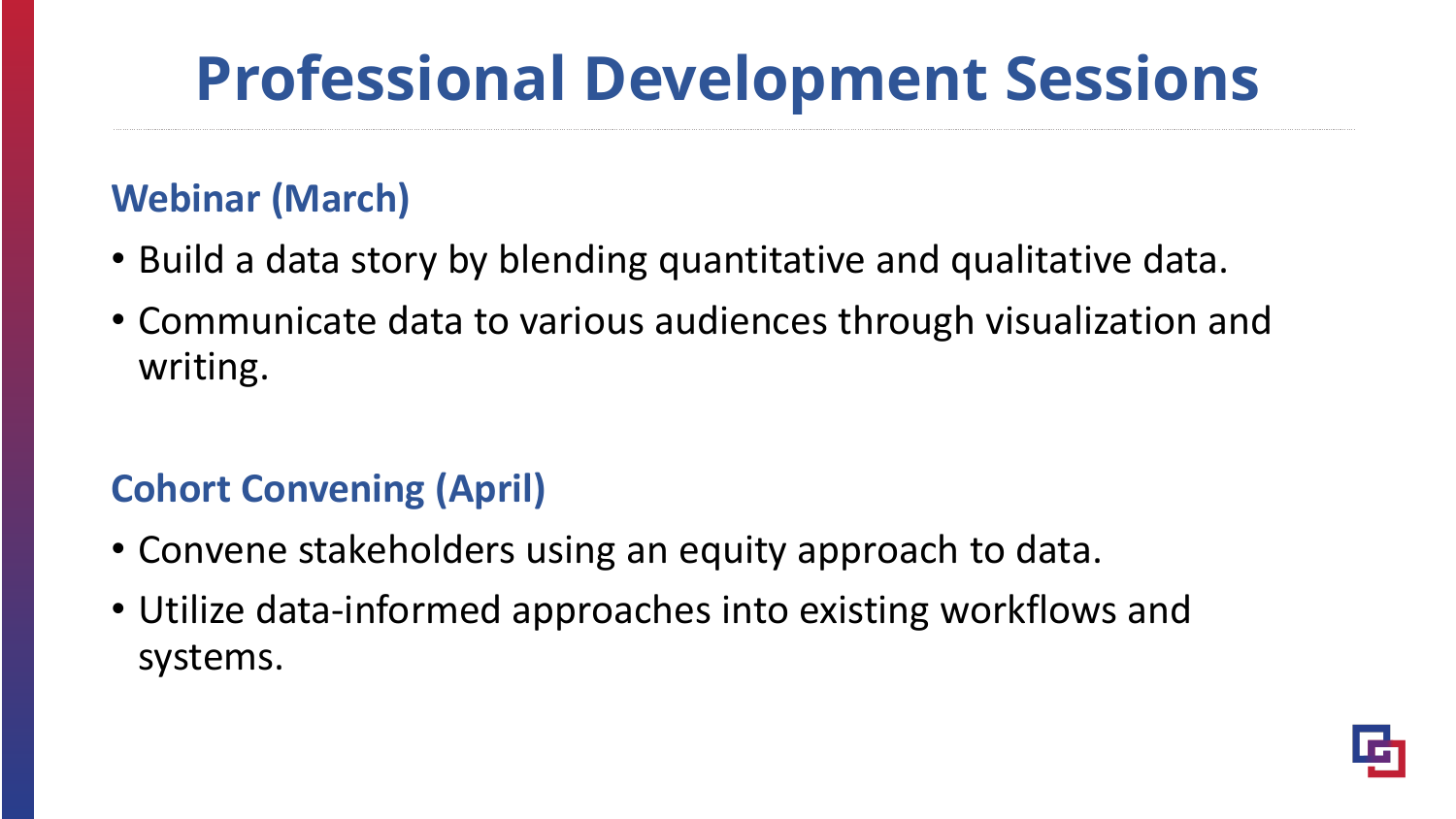# **Receive Technical Assistance**



Receive technical assistance throughout 2022 to develop or enhance and evaluate your strategic plan.

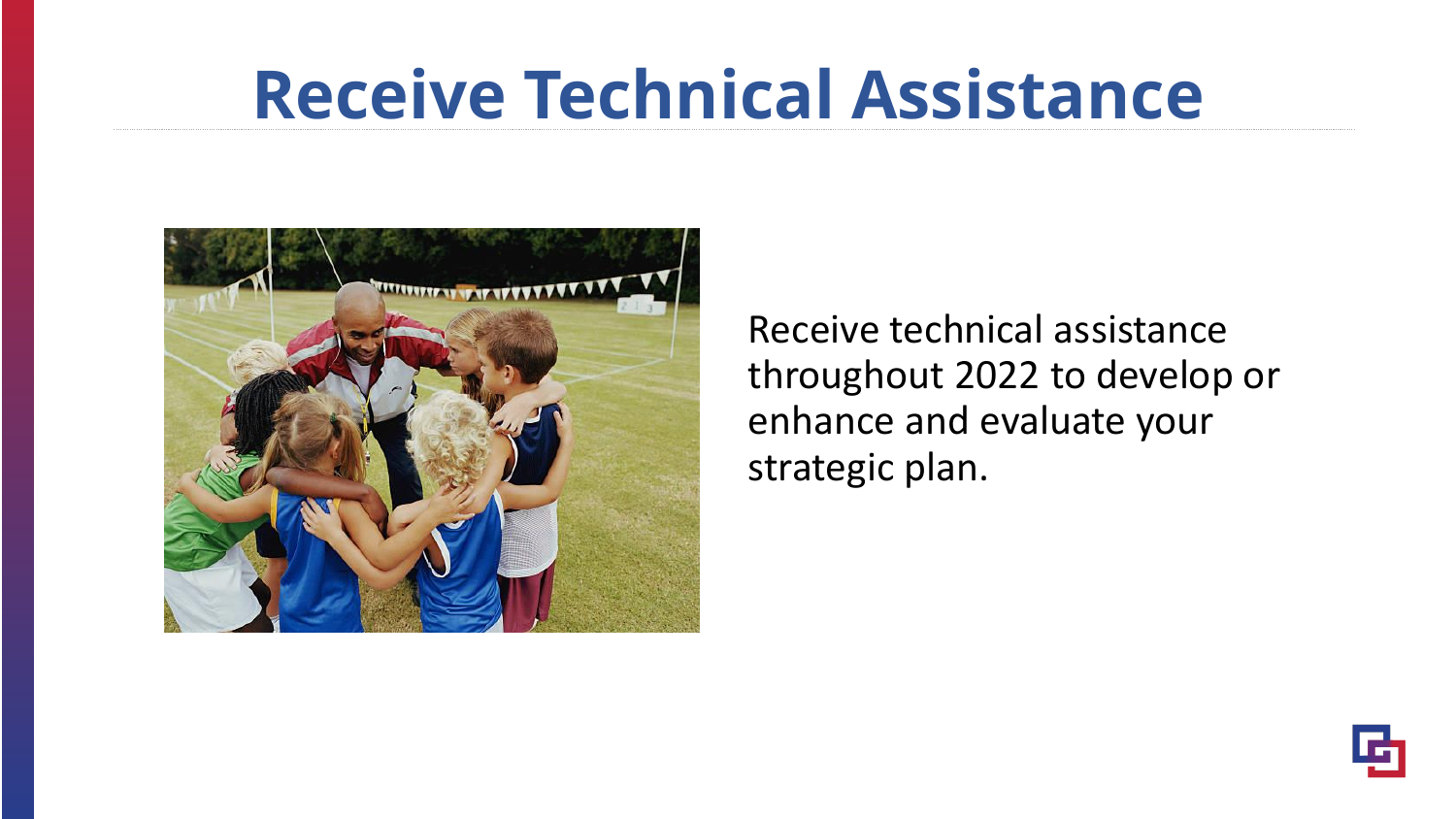# **Attend a Final Convening**

Attend a final convening in December 2022 to bring together all cohorts and showcase local strategic planning efforts.



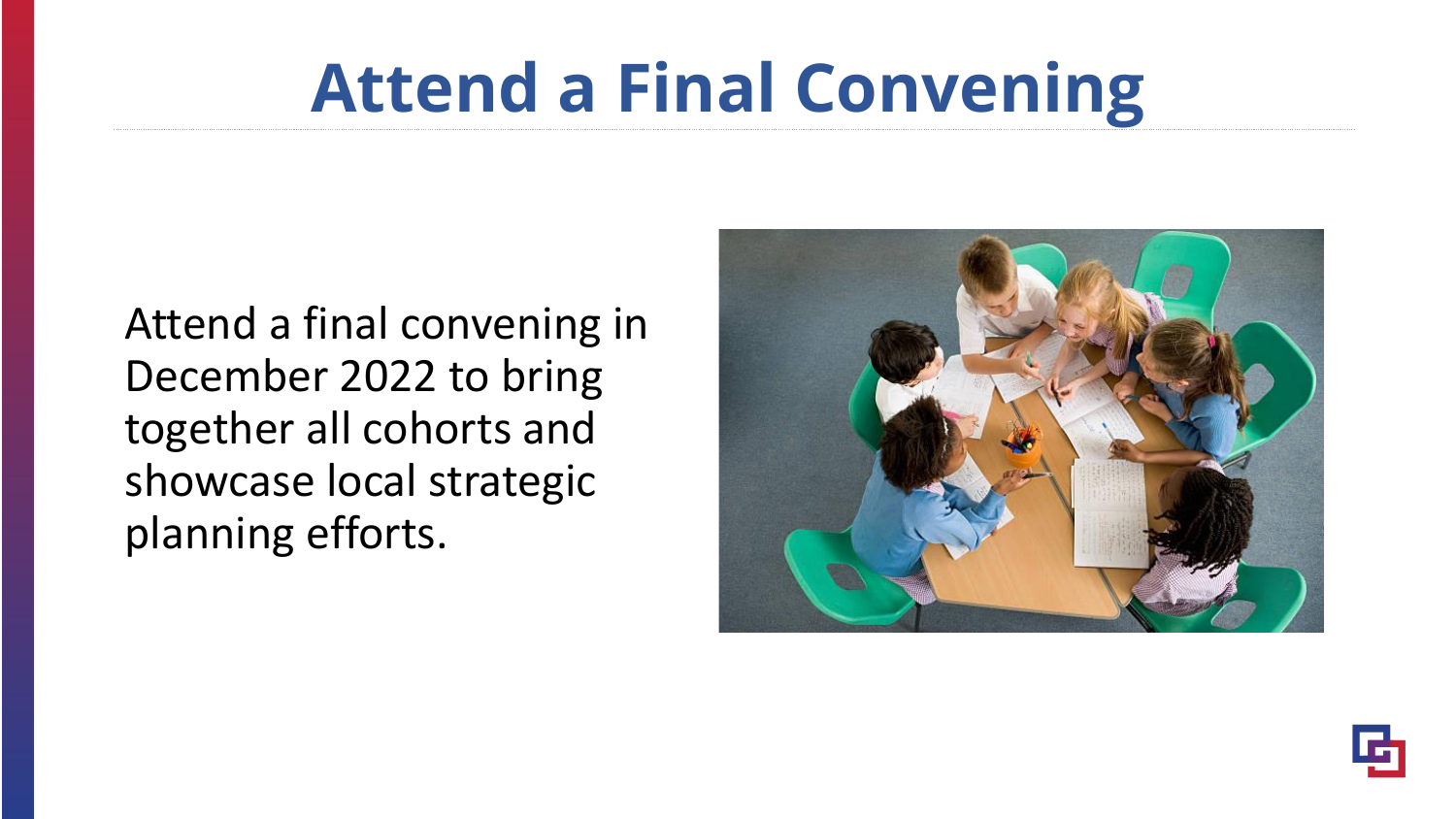### **Complete the Team Application by December 10th**

- 1. How frequently is data being used to inform early childhood planning in your county? (Rarely to Always)
- 2. What types of early childhood collaborative/strategic planning efforts, if any, have occurred in your county? What were those efforts and who were the stakeholders? What is the status of the collaborative/strategic planning efforts?
- 3. What does your team hope to gain by participating in this local datainformed strategic planning initiative?
- 4. What challenges or opportunities do you anticipate when creating and implementing data-informed strategic planning in your county?
- 5. Please use the space below to share any additional information about your collaborative efforts that may help inform our selection process.

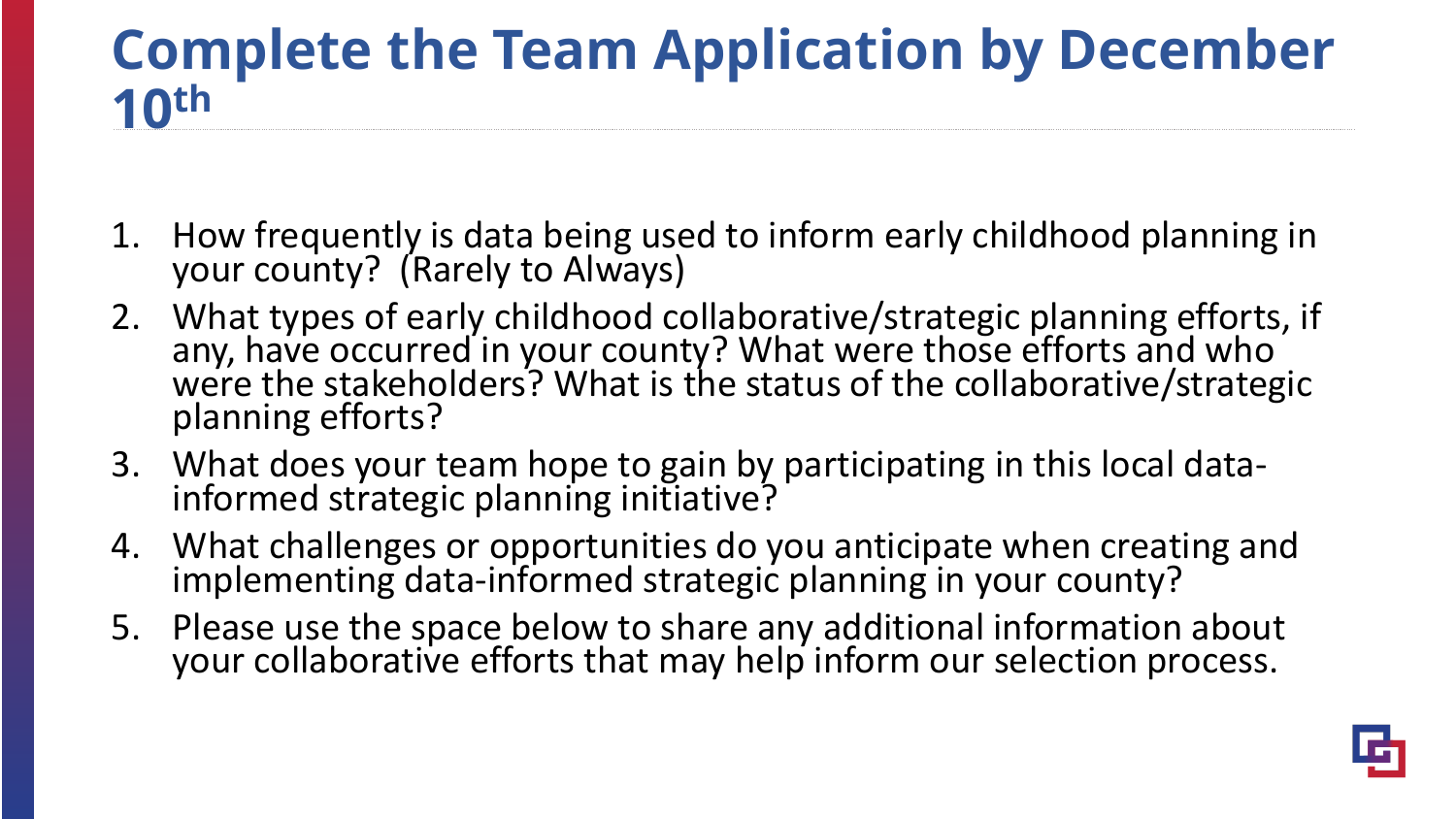### **Assurances**

- $\checkmark$  Ensuring all stakeholders listed in the application participate on the team.
- $\checkmark$  Attend two virtual trainings, one in-person regional training, and one cohort convening.
- $\checkmark$  Develop or enhance a strategic plan that uses early childhood data to guide improvements to services, policies, or practices.
- ✓ Provide input on trainings/resources created.

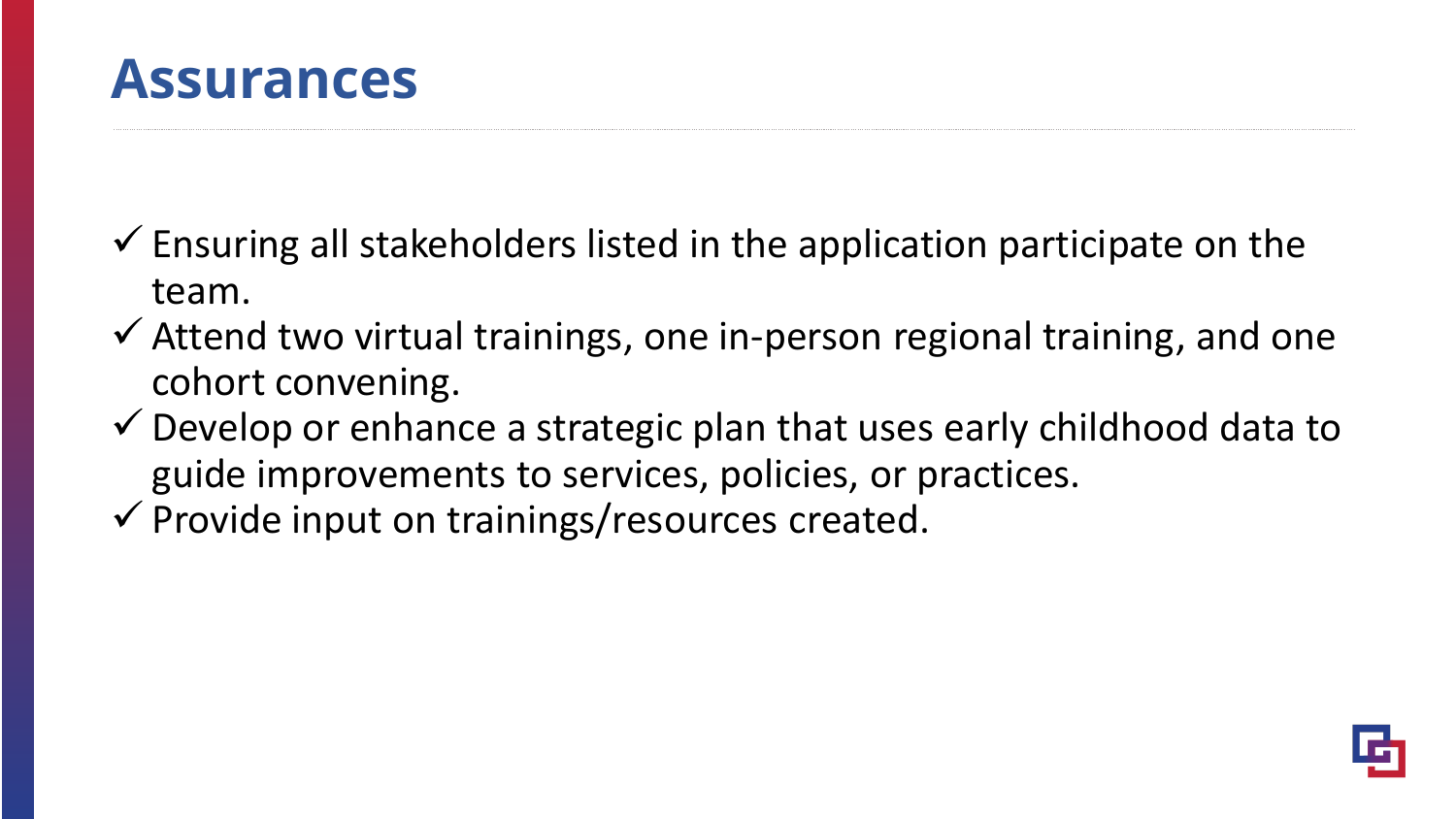#### œ **LOCAL DATA-INFORMED STRATEGIC PLANNING TIMELINE**



#### **TECHNICAL ASSISTANCE THROUGHOUT 2022**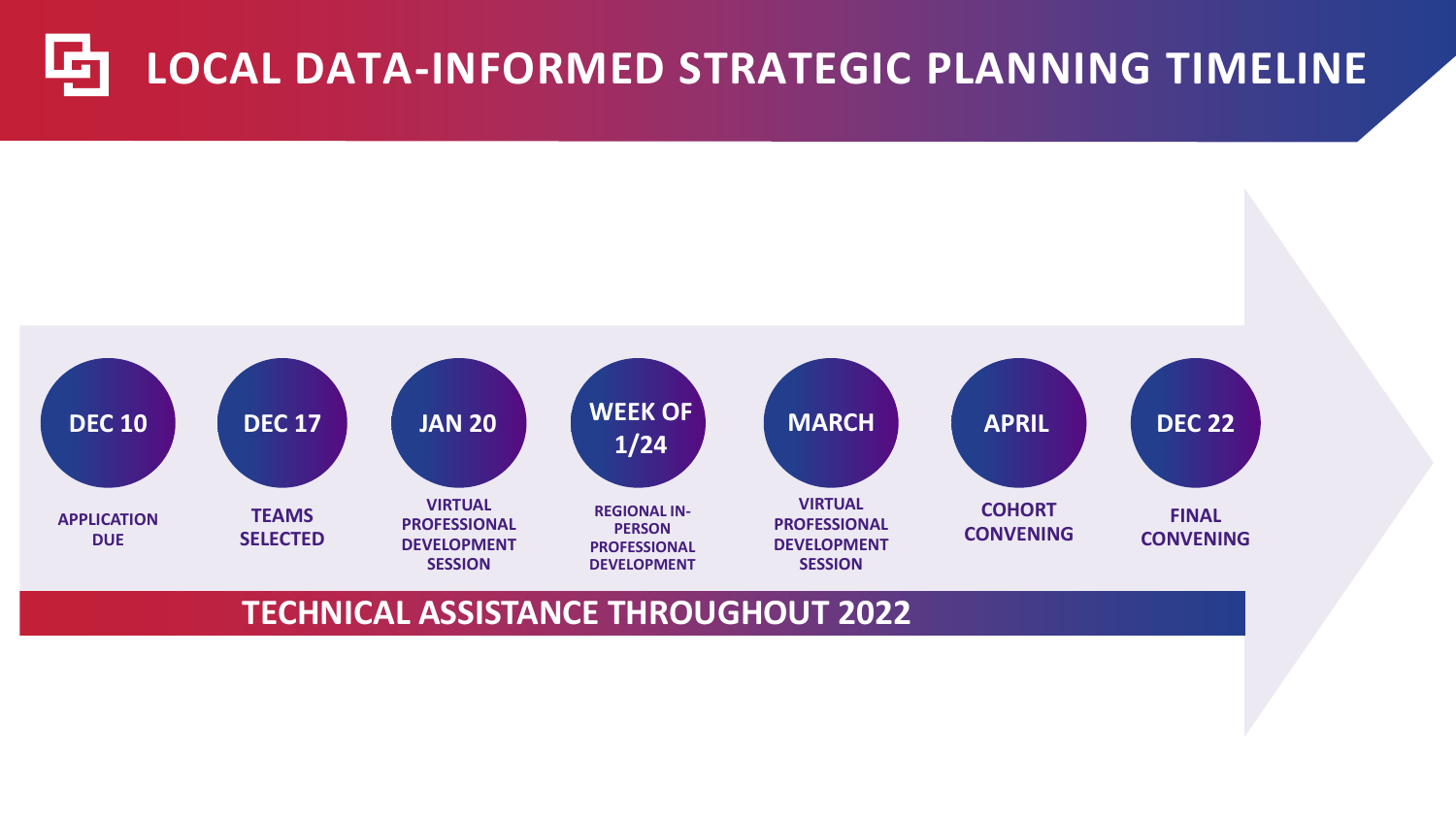